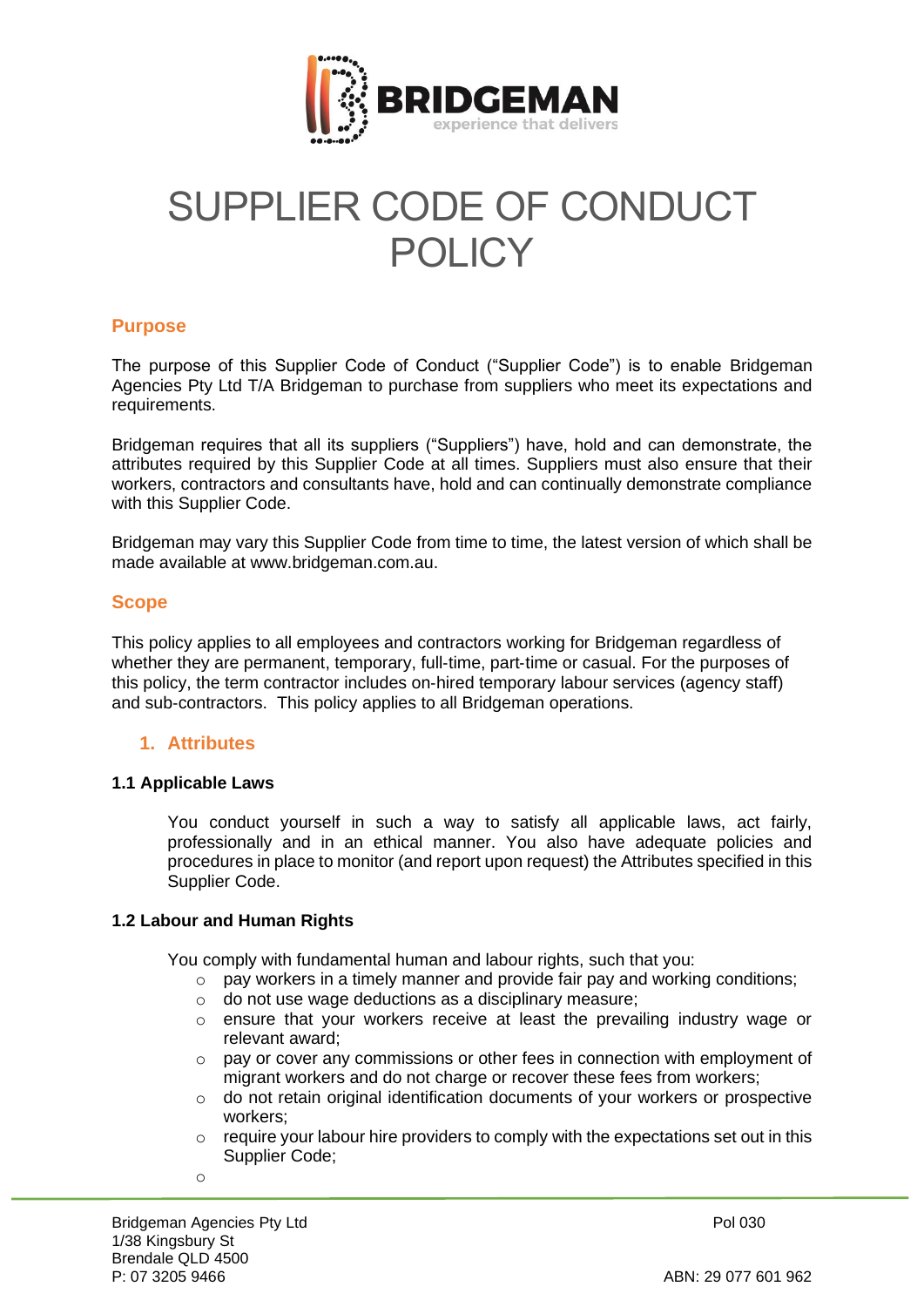

- o do not use forced or compulsory labour, servitude, or be involved in any process or practice involving (directly or indirectly) trafficking in persons, debt bondage, forced marriage, prison labour or child labour, both within your operations or supply chain;
- $\circ$  do not engage in or support discrimination in hiring and employment practices, including on grounds of race (including colour, descent, nationality or ethnic origin), religion, religious belief or activity, sexual orientation, gender, gender identity and expression or intersex status, pregnancy or potential pregnancy, marital/domestic status, family responsibilities or parental status, breastfeeding, physical features, political beliefs, industrial activity, union membership, irrelevant criminal record, age or disability (except where you are able to demonstrate an entitlement to do so by law);
- o do not use violence, threats of violence or other forms of physical coercion, harassment or intimidation of any form; and
- $\circ$  promote equality of opportunity and treatment for all to help eliminate all unlawful discrimination throughout your activities and undertakings.

## **1.3 Anti-Bribery and Corruption**

You maintain business integrity at all times, such that you:

- o adopt a zero-tolerance approach to bribery and corruption and conduct business with honesty and integrity, including the prohibition of facilitation payments; and
- o have an effective set of policies and procedures which are at least at the standard set out in Bridgeman's Anti-Bribery and Corruption Policy.

## **1.4 Reporting**

You demonstrate transparency in the way you work, such that workers, contractors, suppliers and stakeholders are able to report suspected instances of unlawful, fraudulent or other unethical conduct without fear of intimidation of reprisal and are protected from victimisation.

## **1.5 Health and Safety**

You demonstrate ongoing commitment to the health, safety and wellbeing, such that you:

- o maintain a safe working environment for your workers, contractors, suppliers and consultants and anyone else affected by your operations (including Bridgeman personnel or other suppliers); and
- $\circ$  ensure that your workers, contractors, suppliers and consultants understand and follow health and safety policies, standards and procedures that apply to your operations at all times.

## **1.6 Environment**

You demonstrate ongoing commitment to protect the environment by reducing the environmental impacts associated with the performance of your contract with Bridgeman, such that you:

- $\circ$  have processes in place to assess and reduce the environmental impacts of those activities;
- $\circ$  focus on the reduction of waste, energy and fuel use, and water consumption where practical;